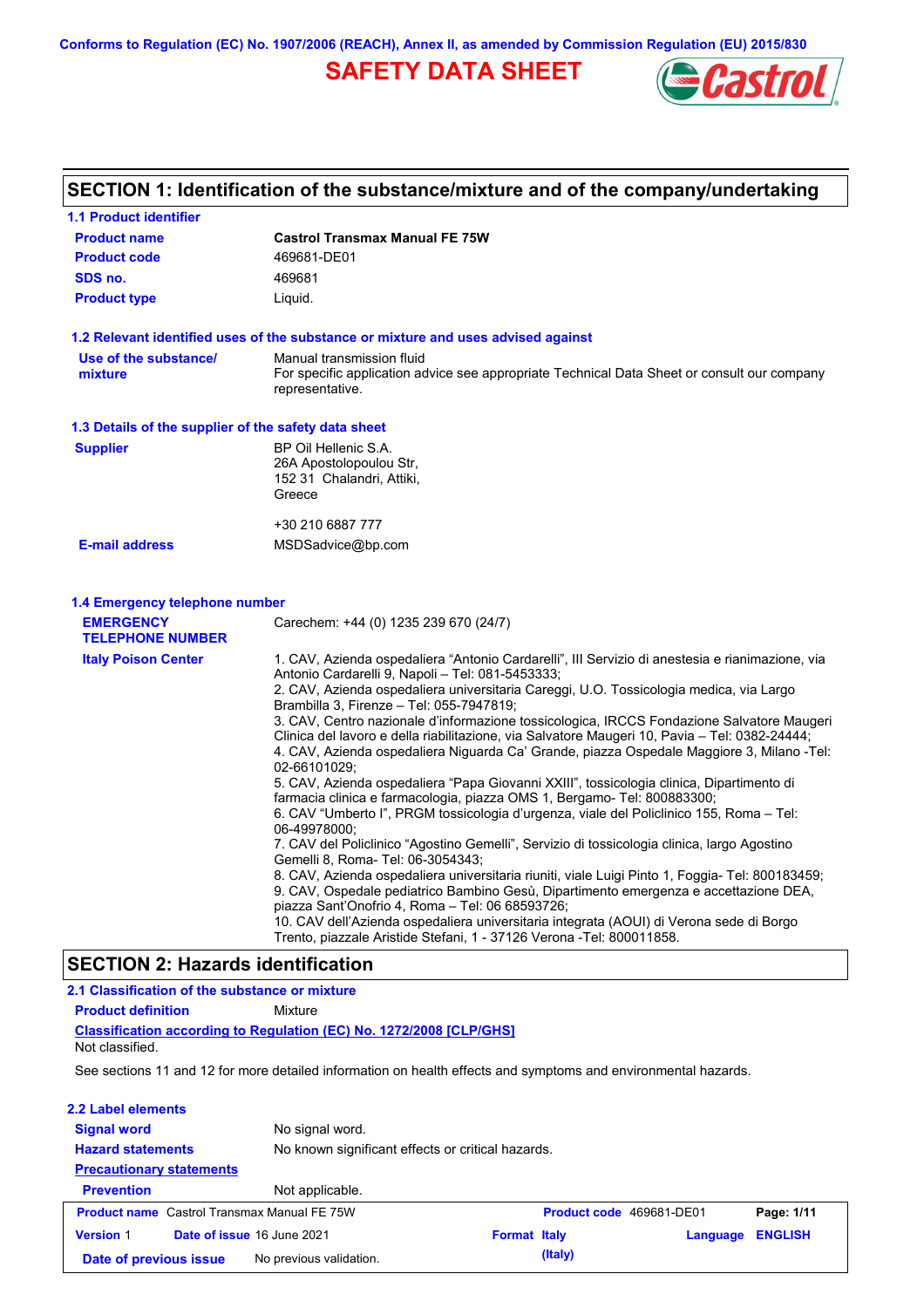# **SECTION 2: Hazards identification**

| <b>Response</b>                                                                                                                                          | Not applicable.                                                                                               |
|----------------------------------------------------------------------------------------------------------------------------------------------------------|---------------------------------------------------------------------------------------------------------------|
| <b>Storage</b>                                                                                                                                           | Not applicable.                                                                                               |
| <b>Disposal</b>                                                                                                                                          | Not applicable.                                                                                               |
| <b>Supplemental label</b><br>elements                                                                                                                    | Safety data sheet available on request.                                                                       |
| <b>EU Regulation (EC) No. 1907/2006 (REACH)</b>                                                                                                          |                                                                                                               |
| <b>Annex XVII - Restrictions</b><br>on the manufacture.<br>placing on the market<br>and use of certain<br>dangerous substances,<br>mixtures and articles | Not applicable.                                                                                               |
| <b>Special packaging requirements</b>                                                                                                                    |                                                                                                               |
| <b>Containers to be fitted</b><br>with child-resistant<br>fastenings                                                                                     | Not applicable.                                                                                               |
| <b>Tactile warning of danger</b>                                                                                                                         | Not applicable.                                                                                               |
| 2.3 Other hazards                                                                                                                                        |                                                                                                               |
| <b>Results of PBT and vPvB</b><br>assessment                                                                                                             | Product does not meet the criteria for PBT or vPvB according to Regulation (EC) No. 1907/2006,<br>Annex XIII. |
| <b>Product meets the criteria</b><br>for PBT or vPvB according<br>to Regulation (EC) No.<br>1907/2006, Annex XIII                                        | This mixture does not contain any substances that are assessed to be a PBT or a vPvB.                         |
| Other hazards which do<br>not result in classification                                                                                                   | Defatting to the skin.                                                                                        |

# **SECTION 3: Composition/information on ingredients**

#### **3.2 Mixtures**

Highly refined base oil (IP 346 DMSO extract < 3%). Proprietary performance additives. Lubricating oils (petroleum), C20-50, hydrotreated neutral oil-based REACH #: 01-2119474889-13 EC: 276-738-4 CAS: 72623-87-1 Index: 649-483-00-5 Asp. Tox. 1, H304 [1] 1-Decene, homopolymer, hydrogenated REACH #: 01-2119486452-34 EC: 500-183-1 CAS: 68037-01-4 Asp. Tox. 1, H304 [1] Dec-1-ene, trimers, hydrogenated REACH #: 01-2119493949-12 ≥10 - ≤25 EC: 500-393-3 CAS: 157707-86-3 Asp. Tox. 1, H304 [1] **Product/ingredient name % Regulation (EC) No. Identifiers Type 1272/2008 [CLP]** Mixture **Product definition**

**See Section 16 for the full text of the H statements declared above.**

### **Type**

[1] Substance classified with a health or environmental hazard

[2] Substance with a workplace exposure limit

[3] Substance meets the criteria for PBT according to Regulation (EC) No. 1907/2006, Annex XIII

[4] Substance meets the criteria for vPvB according to Regulation (EC) No. 1907/2006, Annex XIII

[5] Substance of equivalent concern

[6] Additional disclosure due to company policy

Occupational exposure limits, if available, are listed in Section 8.

| <b>Product name</b> Castrol Transmax Manual FE 75W |  | <b>Product code</b> 469681-DE01   |                     | Page: 2/11 |                         |  |
|----------------------------------------------------|--|-----------------------------------|---------------------|------------|-------------------------|--|
| <b>Version 1</b>                                   |  | <b>Date of issue 16 June 2021</b> | <b>Format Italy</b> |            | <b>Language ENGLISH</b> |  |
| Date of previous issue                             |  | No previous validation.           |                     | (Italy)    |                         |  |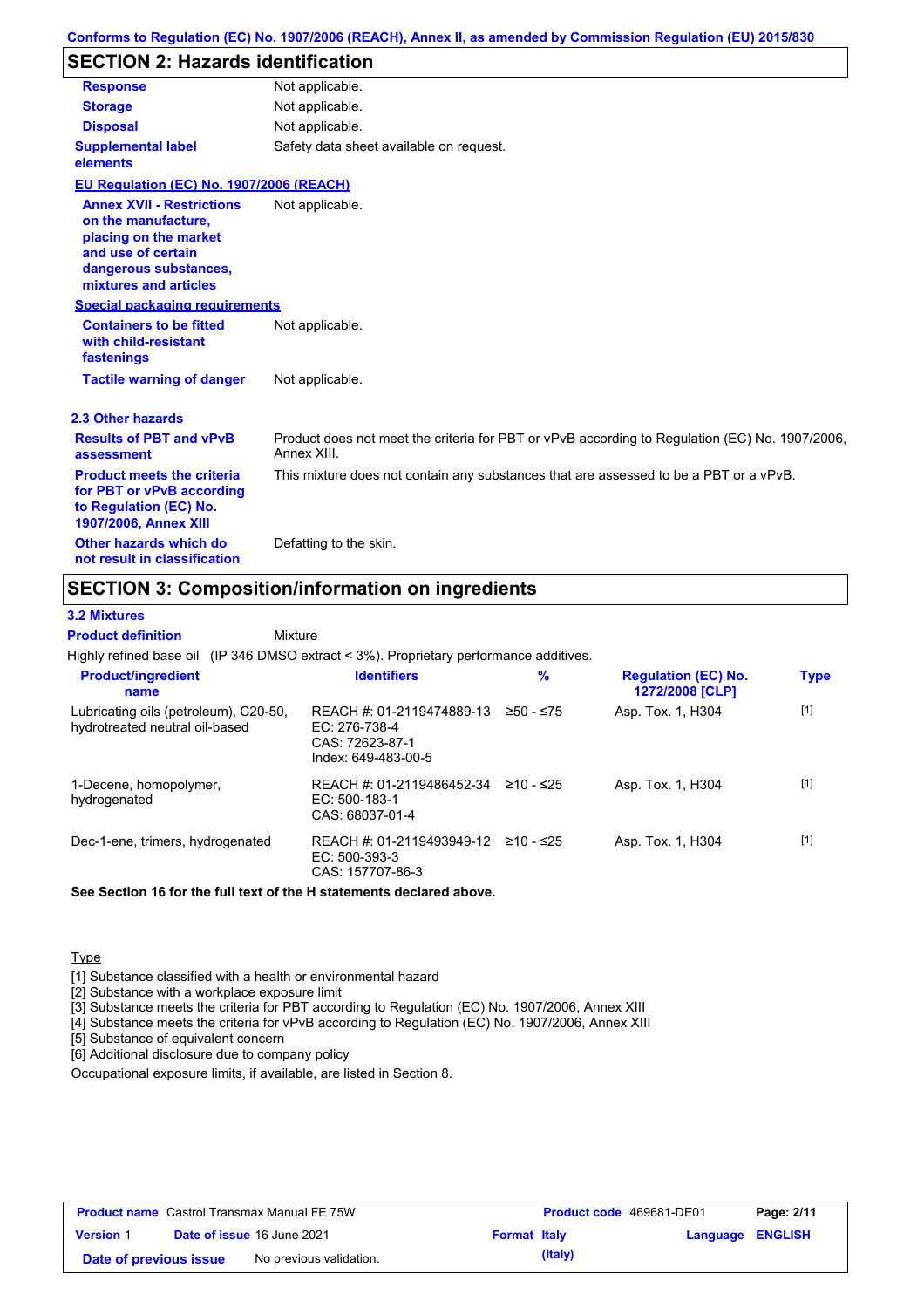# **SECTION 4: First aid measures**

#### Do not induce vomiting unless directed to do so by medical personnel. Get medical attention if symptoms occur. In case of contact, immediately flush eyes with plenty of water for at least 15 minutes. Eyelids should be held away from the eyeball to ensure thorough rinsing. Check for and remove any contact lenses. Get medical attention. **4.1 Description of first aid measures** If inhaled, remove to fresh air. Get medical attention if symptoms occur. **Ingestion Inhalation Eye contact Protection of first-aiders** No action shall be taken involving any personal risk or without suitable training. **Skin contact** Wash skin thoroughly with soap and water or use recognised skin cleanser. Remove contaminated clothing and shoes. Wash clothing before reuse. Clean shoes thoroughly before reuse. Get medical attention if irritation develops.

### **4.2 Most important symptoms and effects, both acute and delayed**

See Section 11 for more detailed information on health effects and symptoms.

### **Potential acute health effects**

| <b>Inhalation</b>   | Vapour inhalation under ambient conditions is not normally a problem due to low vapour                            |
|---------------------|-------------------------------------------------------------------------------------------------------------------|
|                     | pressure.                                                                                                         |
| <b>Ingestion</b>    | No known significant effects or critical hazards.                                                                 |
| <b>Skin contact</b> | Defatting to the skin. May cause skin dryness and irritation.                                                     |
| Eye contact         | No known significant effects or critical hazards.                                                                 |
|                     | Delayed and immediate effects as well as chronic effects from short and long-term exposure                        |
| <b>Inhalation</b>   | Overexposure to the inhalation of airborne droplets or aerosols may cause irritation of the<br>respiratory tract. |
| <b>Ingestion</b>    | Ingestion of large quantities may cause nausea and diarrhoea.                                                     |
| <b>Skin contact</b> | Prolonged or repeated contact can defat the skin and lead to irritation and/or dermatitis.                        |
| Eye contact         | Potential risk of transient stinging or redness if accidental eye contact occurs.                                 |

### **4.3 Indication of any immediate medical attention and special treatment needed**

**Notes to physician** Treatment should in general be symptomatic and directed to relieving any effects.

# **SECTION 5: Firefighting measures**

| 5.1 Extinguishing media                                   |                                                                                                                                                                                                                                                                                                                                                                   |
|-----------------------------------------------------------|-------------------------------------------------------------------------------------------------------------------------------------------------------------------------------------------------------------------------------------------------------------------------------------------------------------------------------------------------------------------|
| <b>Suitable extinguishing</b><br>media                    | In case of fire, use foam, dry chemical or carbon dioxide extinguisher or spray.                                                                                                                                                                                                                                                                                  |
| <b>Unsuitable extinguishing</b><br>media                  | Do not use water jet. The use of a water jet may cause the fire to spread by splashing the<br>burning product.                                                                                                                                                                                                                                                    |
| 5.2 Special hazards arising from the substance or mixture |                                                                                                                                                                                                                                                                                                                                                                   |
| <b>Hazards from the</b><br>substance or mixture           | In a fire or if heated, a pressure increase will occur and the container may burst.                                                                                                                                                                                                                                                                               |
| <b>Hazardous combustion</b><br>products                   | Combustion products may include the following:<br>carbon oxides (CO, CO <sub>2</sub> ) (carbon monoxide, carbon dioxide)                                                                                                                                                                                                                                          |
| 5.3 Advice for firefighters                               |                                                                                                                                                                                                                                                                                                                                                                   |
| <b>Special precautions for</b><br>fire-fighters           | No action shall be taken involving any personal risk or without suitable training. Promptly<br>isolate the scene by removing all persons from the vicinity of the incident if there is a fire.                                                                                                                                                                    |
| <b>Special protective</b><br>equipment for fire-fighters  | Fire-fighters should wear appropriate protective equipment and self-contained breathing<br>apparatus (SCBA) with a full face-piece operated in positive pressure mode. Clothing for fire-<br>fighters (including helmets, protective boots and gloves) conforming to European standard EN<br>469 will provide a basic level of protection for chemical incidents. |

# **SECTION 6: Accidental release measures**

### **6.1 Personal precautions, protective equipment and emergency procedures**

| No action shall be taken involving any personal risk or without suitable training. Evacuate<br>For non-emergency<br>surrounding areas. Keep unnecessary and unprotected personnel from entering. Do not touch<br>personnel<br>or walk through spilt material. Floors may be slippery; use care to avoid falling. Put on<br>appropriate personal protective equipment. |                                                                                                                                                                                                                  |                     |                          |                |  |
|-----------------------------------------------------------------------------------------------------------------------------------------------------------------------------------------------------------------------------------------------------------------------------------------------------------------------------------------------------------------------|------------------------------------------------------------------------------------------------------------------------------------------------------------------------------------------------------------------|---------------------|--------------------------|----------------|--|
| For emergency responders                                                                                                                                                                                                                                                                                                                                              | If specialised clothing is required to deal with the spillage, take note of any information in<br>Section 8 on suitable and unsuitable materials. See also the information in "For non-<br>emergency personnel". |                     |                          |                |  |
| <b>Product name</b> Castrol Transmax Manual FE 75W                                                                                                                                                                                                                                                                                                                    |                                                                                                                                                                                                                  |                     | Product code 469681-DE01 | Page: 3/11     |  |
| <b>Version 1</b><br>Date of issue 16 June 2021                                                                                                                                                                                                                                                                                                                        |                                                                                                                                                                                                                  | <b>Format Italy</b> | Language                 | <b>ENGLISH</b> |  |
| Date of previous issue                                                                                                                                                                                                                                                                                                                                                | No previous validation.                                                                                                                                                                                          | (Italy)             |                          |                |  |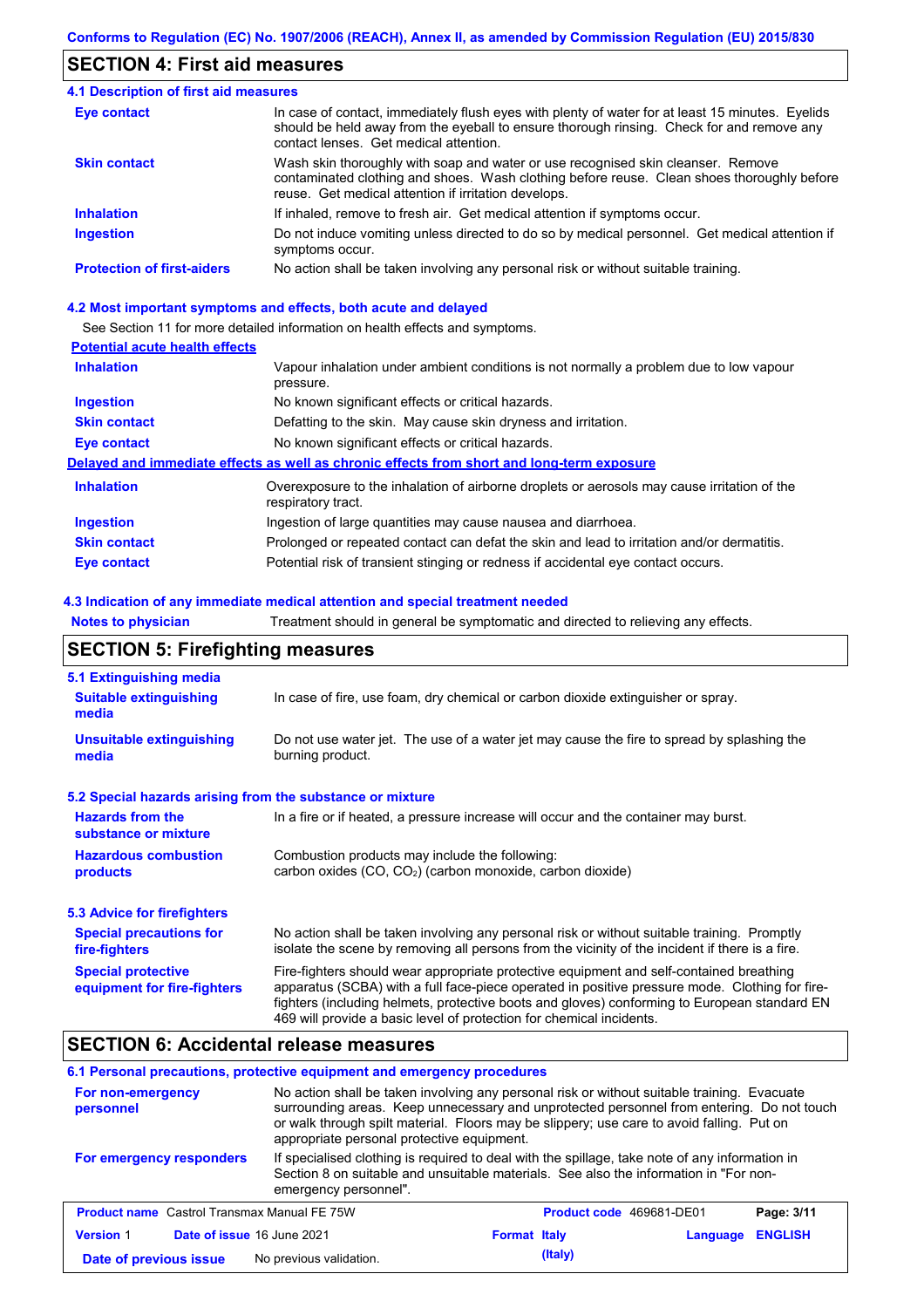### **SECTION 6: Accidental release measures**

| <b>6.2 Environmental</b><br>precautions   | Avoid dispersal of spilt material and runoff and contact with soil, waterways, drains and sewers.<br>Inform the relevant authorities if the product has caused environmental pollution (sewers,<br>waterways, soil or air).                                                                                                                                                                    |
|-------------------------------------------|------------------------------------------------------------------------------------------------------------------------------------------------------------------------------------------------------------------------------------------------------------------------------------------------------------------------------------------------------------------------------------------------|
|                                           | 6.3 Methods and material for containment and cleaning up                                                                                                                                                                                                                                                                                                                                       |
| <b>Small spill</b>                        | Stop leak if without risk. Move containers from spill area. Absorb with an inert material and<br>place in an appropriate waste disposal container. Dispose of via a licensed waste disposal<br>contractor.                                                                                                                                                                                     |
| <b>Large spill</b>                        | Stop leak if without risk. Move containers from spill area. Prevent entry into sewers, water<br>courses, basements or confined areas. Contain and collect spillage with non-combustible,<br>absorbent material e.g. sand, earth, vermiculite or diatomaceous earth and place in container<br>for disposal according to local regulations. Dispose of via a licensed waste disposal contractor. |
| 6.4 Reference to other<br><b>sections</b> | See Section 1 for emergency contact information.<br>See Section 5 for firefighting measures.<br>See Section 8 for information on appropriate personal protective equipment.<br>See Section 12 for environmental precautions.<br>See Section 13 for additional waste treatment information.                                                                                                     |

# **SECTION 7: Handling and storage**

### **7.1 Precautions for safe handling**

| <b>Protective measures</b>                                                           | Put on appropriate personal protective equipment.                                                                                                                                                                                                                                                                                                                                                                                                                                        |
|--------------------------------------------------------------------------------------|------------------------------------------------------------------------------------------------------------------------------------------------------------------------------------------------------------------------------------------------------------------------------------------------------------------------------------------------------------------------------------------------------------------------------------------------------------------------------------------|
| <b>Advice on general</b><br>occupational hygiene                                     | Eating, drinking and smoking should be prohibited in areas where this material is handled,<br>stored and processed. Wash thoroughly after handling. Remove contaminated clothing and<br>protective equipment before entering eating areas. See also Section 8 for additional<br>information on hygiene measures.                                                                                                                                                                         |
| <b>7.2 Conditions for safe</b><br>storage, including any<br><i>incompatibilities</i> | Store in accordance with local requiations. Store in a dry, cool and well-ventilated area, away<br>from incompatible materials (see Section 10). Keep away from heat and direct sunlight. Keep<br>container tightly closed and sealed until ready for use. Containers that have been opened must<br>be carefully resealed and kept upright to prevent leakage. Store and use only in equipment/<br>containers designed for use with this product. Do not store in unlabelled containers. |
| <b>Not suitable</b>                                                                  | Prolonged exposure to elevated temperature.                                                                                                                                                                                                                                                                                                                                                                                                                                              |
| 7.3 Specific end use(s)                                                              |                                                                                                                                                                                                                                                                                                                                                                                                                                                                                          |

**Recommendations**

# See section 1.2 and Exposure scenarios in annex, if applicable.

# **SECTION 8: Exposure controls/personal protection**

### **8.1 Control parameters**

**procedures**

**Occupational exposure limits** No exposure limit value known.

Whilst specific OELs for certain components may be shown in this section, other components may be present in any mist, vapour or dust produced. Therefore, the specific OELs may not be applicable to the product as a whole and are provided for guidance only.

**Recommended monitoring**  If this product contains ingredients with exposure limits, personal, workplace atmosphere or biological monitoring may be required to determine the effectiveness of the ventilation or other control measures and/or the necessity to use respiratory protective equipment. Reference should be made to monitoring standards, such as the following: European Standard EN 689 (Workplace atmospheres - Guidance for the assessment of exposure by inhalation to chemical agents for comparison with limit values and measurement strategy) European Standard EN 14042 (Workplace atmospheres - Guide for the application and use of procedures for the assessment of exposure to chemical and biological agents) European Standard EN 482 (Workplace atmospheres - General requirements for the performance of procedures for the measurement of chemical agents) Reference to national guidance documents for methods for the determination of hazardous substances will also be required.

# **Derived No Effect Level**

No DNELs/DMELs available.

#### **Predicted No Effect Concentration**

No PNECs available

### **8.2 Exposure controls**

| <b>Product name</b> Castrol Transmax Manual FE 75W |  | <b>Product code</b> 469681-DE01 |                     | Page: 4/11 |                         |  |
|----------------------------------------------------|--|---------------------------------|---------------------|------------|-------------------------|--|
| <b>Version 1</b>                                   |  | Date of issue 16 June 2021      | <b>Format Italy</b> |            | <b>Language ENGLISH</b> |  |
| Date of previous issue                             |  | No previous validation.         |                     | (Italy)    |                         |  |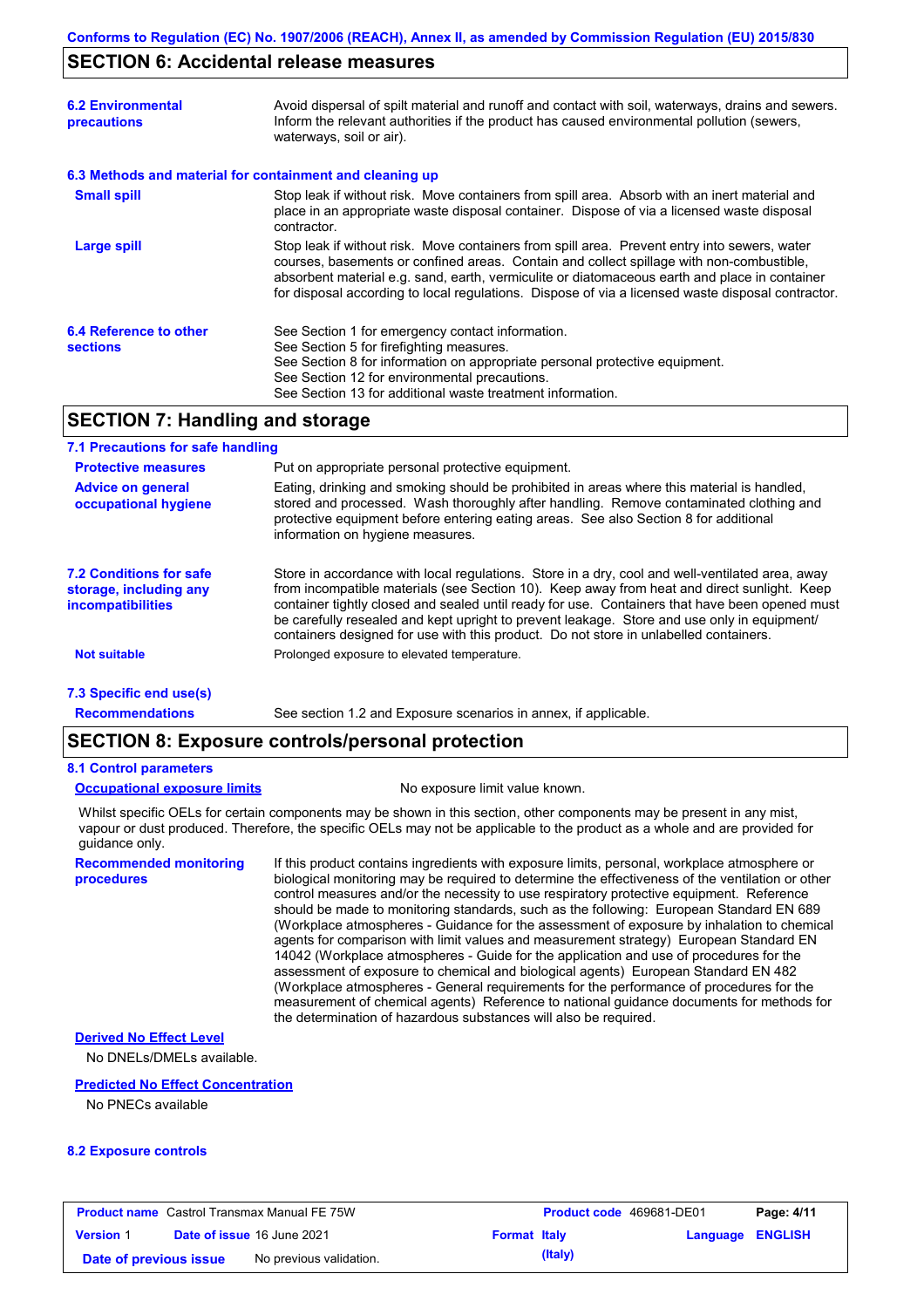# **SECTION 8: Exposure controls/personal protection**

| <b>Appropriate engineering</b><br><b>controls</b>  | Provide exhaust ventilation or other engineering controls to keep the relevant airborne<br>concentrations below their respective occupational exposure limits.<br>All activities involving chemicals should be assessed for their risks to health, to ensure<br>exposures are adequately controlled. Personal protective equipment should only be considered<br>after other forms of control measures (e.g. engineering controls) have been suitably evaluated.<br>Personal protective equipment should conform to appropriate standards, be suitable for use, be<br>kept in good condition and properly maintained.<br>Your supplier of personal protective equipment should be consulted for advice on selection and<br>appropriate standards. For further information contact your national organisation for standards.<br>The final choice of protective equipment will depend upon a risk assessment. It is important to<br>ensure that all items of personal protective equipment are compatible. |
|----------------------------------------------------|---------------------------------------------------------------------------------------------------------------------------------------------------------------------------------------------------------------------------------------------------------------------------------------------------------------------------------------------------------------------------------------------------------------------------------------------------------------------------------------------------------------------------------------------------------------------------------------------------------------------------------------------------------------------------------------------------------------------------------------------------------------------------------------------------------------------------------------------------------------------------------------------------------------------------------------------------------------------------------------------------------|
| <b>Individual protection measures</b>              |                                                                                                                                                                                                                                                                                                                                                                                                                                                                                                                                                                                                                                                                                                                                                                                                                                                                                                                                                                                                         |
| <b>Hygiene measures</b>                            | Wash hands, forearms and face thoroughly after handling chemical products, before eating,<br>smoking and using the lavatory and at the end of the working period. Ensure that eyewash<br>stations and safety showers are close to the workstation location.                                                                                                                                                                                                                                                                                                                                                                                                                                                                                                                                                                                                                                                                                                                                             |
| <b>Respiratory protection</b>                      | In case of insufficient ventilation, wear suitable respiratory equipment.<br>The correct choice of respiratory protection depends upon the chemicals being handled, the<br>conditions of work and use, and the condition of the respiratory equipment. Safety procedures<br>should be developed for each intended application. Respiratory protection equipment should<br>therefore be chosen in consultation with the supplier/manufacturer and with a full assessment<br>of the working conditions.                                                                                                                                                                                                                                                                                                                                                                                                                                                                                                   |
| <b>Eye/face protection</b>                         | Safety glasses with side shields.                                                                                                                                                                                                                                                                                                                                                                                                                                                                                                                                                                                                                                                                                                                                                                                                                                                                                                                                                                       |
| <b>Skin protection</b>                             |                                                                                                                                                                                                                                                                                                                                                                                                                                                                                                                                                                                                                                                                                                                                                                                                                                                                                                                                                                                                         |
| <b>Hand protection</b>                             | <b>General Information:</b>                                                                                                                                                                                                                                                                                                                                                                                                                                                                                                                                                                                                                                                                                                                                                                                                                                                                                                                                                                             |
|                                                    | Because specific work environments and material handling practices vary, safety procedures<br>should be developed for each intended application. The correct choice of protective gloves<br>depends upon the chemicals being handled, and the conditions of work and use. Most gloves<br>provide protection for only a limited time before they must be discarded and replaced (even the<br>best chemically resistant gloves will break down after repeated chemical exposures).                                                                                                                                                                                                                                                                                                                                                                                                                                                                                                                        |
|                                                    | Gloves should be chosen in consultation with the supplier / manufacturer and taking account of<br>a full assessment of the working conditions.                                                                                                                                                                                                                                                                                                                                                                                                                                                                                                                                                                                                                                                                                                                                                                                                                                                          |
|                                                    | Recommended: Nitrile gloves.<br><b>Breakthrough time:</b>                                                                                                                                                                                                                                                                                                                                                                                                                                                                                                                                                                                                                                                                                                                                                                                                                                                                                                                                               |
|                                                    | Breakthrough time data are generated by glove manufacturers under laboratory test conditions<br>and represent how long a glove can be expected to provide effective permeation resistance. It<br>is important when following breakthrough time recommendations that actual workplace<br>conditions are taken into account. Always consult with your glove supplier for up-to-date<br>technical information on breakthrough times for the recommended glove type.<br>Our recommendations on the selection of gloves are as follows:                                                                                                                                                                                                                                                                                                                                                                                                                                                                      |
|                                                    | Continuous contact:                                                                                                                                                                                                                                                                                                                                                                                                                                                                                                                                                                                                                                                                                                                                                                                                                                                                                                                                                                                     |
|                                                    | Gloves with a minimum breakthrough time of 240 minutes, or >480 minutes if suitable gloves<br>can be obtained.<br>If suitable gloves are not available to offer that level of protection, gloves with shorter<br>breakthrough times may be acceptable as long as appropriate glove maintenance and<br>replacement regimes are determined and adhered to.                                                                                                                                                                                                                                                                                                                                                                                                                                                                                                                                                                                                                                                |
|                                                    | Short-term / splash protection:                                                                                                                                                                                                                                                                                                                                                                                                                                                                                                                                                                                                                                                                                                                                                                                                                                                                                                                                                                         |
|                                                    | Recommended breakthrough times as above.<br>It is recognised that for short-term, transient exposures, gloves with shorter breakthrough times<br>may commonly be used. Therefore, appropriate maintenance and replacement regimes must<br>be determined and rigorously followed.                                                                                                                                                                                                                                                                                                                                                                                                                                                                                                                                                                                                                                                                                                                        |
|                                                    | <b>Glove Thickness:</b>                                                                                                                                                                                                                                                                                                                                                                                                                                                                                                                                                                                                                                                                                                                                                                                                                                                                                                                                                                                 |
|                                                    | For general applications, we recommend gloves with a thickness typically greater than 0.35 mm.                                                                                                                                                                                                                                                                                                                                                                                                                                                                                                                                                                                                                                                                                                                                                                                                                                                                                                          |
|                                                    | It should be emphasised that glove thickness is not necessarily a good predictor of glove<br>resistance to a specific chemical, as the permeation efficiency of the glove will be dependent<br>on the exact composition of the glove material. Therefore, glove selection should also be based<br>on consideration of the task requirements and knowledge of breakthrough times.<br>Glove thickness may also vary depending on the glove manufacturer, the glove type and the<br>glove model. Therefore, the manufacturers' technical data should always be taken into account<br>to ensure selection of the most appropriate glove for the task.                                                                                                                                                                                                                                                                                                                                                       |
| <b>Product name</b> Castrol Transmay Manual FF 75W | $P$ ane: 5/11<br><b>Product code</b> 469681-DE01                                                                                                                                                                                                                                                                                                                                                                                                                                                                                                                                                                                                                                                                                                                                                                                                                                                                                                                                                        |

| <b>Product name</b> Castrol Transmax Manual FE 75W |  |                                   | <b>Product code</b> 469681-DE01 | Page: 5/11 |                  |  |
|----------------------------------------------------|--|-----------------------------------|---------------------------------|------------|------------------|--|
| <b>Version 1</b>                                   |  | <b>Date of issue 16 June 2021</b> | <b>Format Italy</b>             |            | Language ENGLISH |  |
| Date of previous issue                             |  | No previous validation.           |                                 | (Italy)    |                  |  |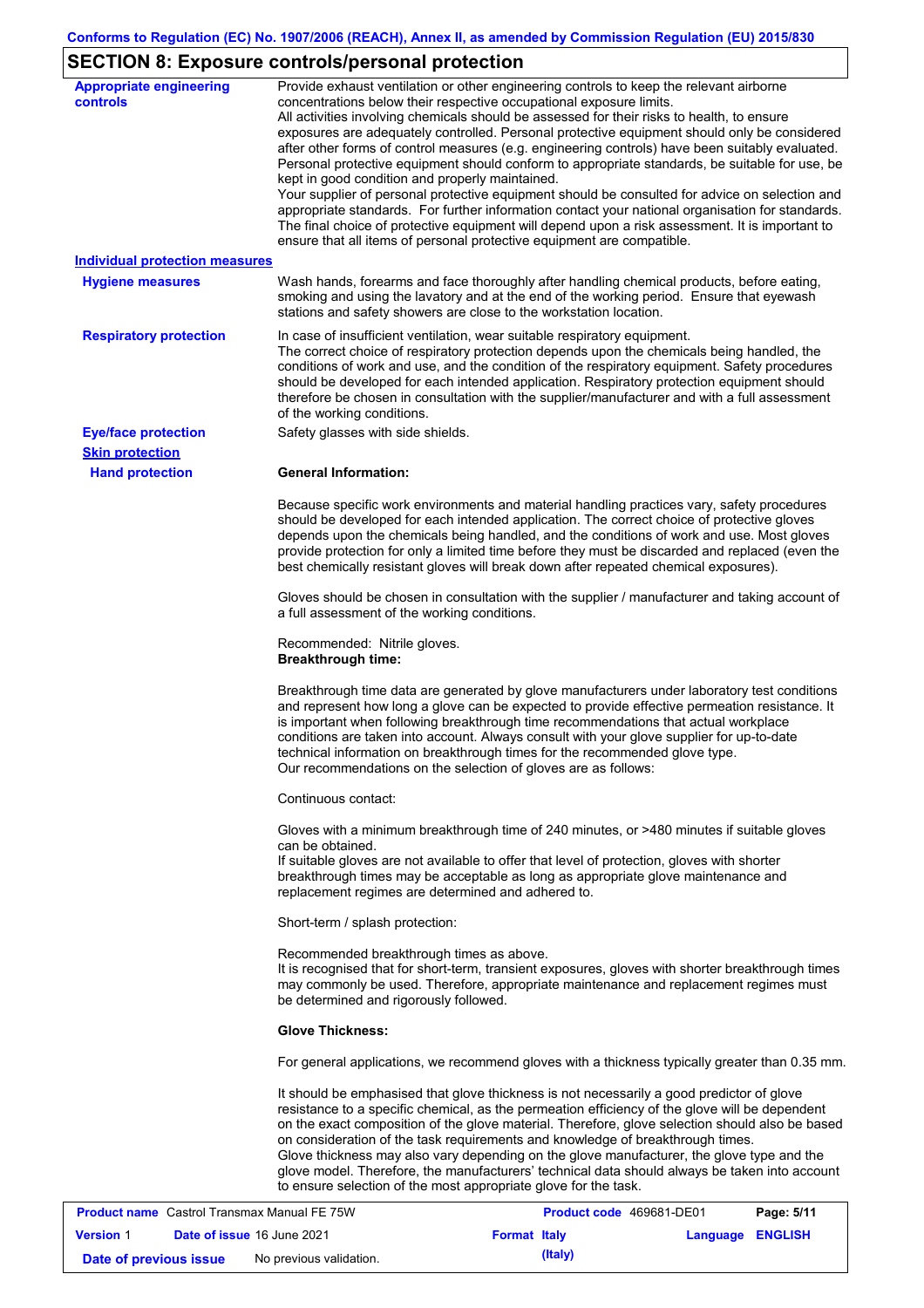# **SECTION 8: Exposure controls/personal protection**

|                                           | Note: Depending on the activity being conducted, gloves of varying thickness may be required<br>for specific tasks. For example:                                                                                                                                                                                                                                                                                                                                                                                                                                                                                                                                                      |
|-------------------------------------------|---------------------------------------------------------------------------------------------------------------------------------------------------------------------------------------------------------------------------------------------------------------------------------------------------------------------------------------------------------------------------------------------------------------------------------------------------------------------------------------------------------------------------------------------------------------------------------------------------------------------------------------------------------------------------------------|
|                                           | • Thinner gloves (down to 0.1 mm or less) may be required where a high degree of manual<br>dexterity is needed. However, these gloves are only likely to give short duration protection and<br>would normally be just for single use applications, then disposed of.                                                                                                                                                                                                                                                                                                                                                                                                                  |
|                                           | • Thicker gloves (up to 3 mm or more) may be required where there is a mechanical (as well<br>as a chemical) risk i.e. where there is abrasion or puncture potential.                                                                                                                                                                                                                                                                                                                                                                                                                                                                                                                 |
| <b>Skin and body</b>                      | Use of protective clothing is good industrial practice.<br>Personal protective equipment for the body should be selected based on the task being<br>performed and the risks involved and should be approved by a specialist before handling this<br>product.<br>Cotton or polyester/cotton overalls will only provide protection against light superficial<br>contamination that will not soak through to the skin. Overalls should be laundered on a regular<br>basis. When the risk of skin exposure is high (e.g. when cleaning up spillages or if there is a<br>risk of splashing) then chemical resistant aprons and/or impervious chemical suits and boots<br>will be required. |
| <b>Refer to standards:</b>                | Respiratory protection: EN 529<br>Gloves: EN 420, EN 374<br>Eye protection: EN 166<br>Filtering half-mask: EN 149<br>Filtering half-mask with valve: EN 405<br>Half-mask: EN 140 plus filter<br>Full-face mask: EN 136 plus filter<br>Particulate filters: EN 143<br>Gas/combined filters: EN 14387                                                                                                                                                                                                                                                                                                                                                                                   |
| <b>Environmental exposure</b><br>controls | Emissions from ventilation or work process equipment should be checked to ensure they<br>comply with the requirements of environmental protection legislation. In some cases, fume<br>scrubbers, filters or engineering modifications to the process equipment will be necessary to<br>reduce emissions to acceptable levels.                                                                                                                                                                                                                                                                                                                                                         |

# **SECTION 9: Physical and chemical properties**

| 9.1 Information on basic physical and chemical properties |                                                                                                               |                     |                          |                |
|-----------------------------------------------------------|---------------------------------------------------------------------------------------------------------------|---------------------|--------------------------|----------------|
| <b>Appearance</b>                                         |                                                                                                               |                     |                          |                |
| <b>Physical state</b>                                     | Liquid.                                                                                                       |                     |                          |                |
| <b>Colour</b>                                             | Brown.                                                                                                        |                     |                          |                |
| <b>Odour</b>                                              | Not available.                                                                                                |                     |                          |                |
| <b>Odour threshold</b>                                    | Not available.                                                                                                |                     |                          |                |
| pH                                                        | Not applicable.                                                                                               |                     |                          |                |
| <b>Melting point/freezing point</b>                       | Not available.                                                                                                |                     |                          |                |
| Initial boiling point and boiling<br>range                | Not available.                                                                                                |                     |                          |                |
| <b>Pour point</b>                                         | $-57^{\circ}$ C                                                                                               |                     |                          |                |
| <b>Flash point</b>                                        | Open cup: >220°C (>428°F) [Cleveland.]                                                                        |                     |                          |                |
| <b>Evaporation rate</b>                                   | Not available.                                                                                                |                     |                          |                |
| <b>Flammability (solid, gas)</b>                          | Not available.                                                                                                |                     |                          |                |
| <b>Upper/lower flammability or</b><br>explosive limits    | Not available.                                                                                                |                     |                          |                |
| <b>Vapour pressure</b>                                    | Not available.                                                                                                |                     |                          |                |
| <b>Vapour density</b>                                     | Not available.                                                                                                |                     |                          |                |
| <b>Relative density</b>                                   | Not available.                                                                                                |                     |                          |                |
| <b>Density</b>                                            | $<$ 1000 kg/m <sup>3</sup> (<1 g/cm <sup>3</sup> ) at 15 <sup>°</sup> C                                       |                     |                          |                |
| <b>Solubility(ies)</b>                                    | insoluble in water.                                                                                           |                     |                          |                |
| <b>Partition coefficient: n-octanol/</b><br>water         | Not available.                                                                                                |                     |                          |                |
| <b>Auto-ignition temperature</b>                          | Not available.                                                                                                |                     |                          |                |
| <b>Decomposition temperature</b>                          | Not available.                                                                                                |                     |                          |                |
| <b>Viscosity</b>                                          | Kinematic: 32.2 mm <sup>2</sup> /s (32.2 cSt) at 40°C<br>Kinematic: 6.3 mm <sup>2</sup> /s (6.3 cSt) at 100°C |                     |                          |                |
| <b>Product name</b> Castrol Transmax Manual FE 75W        |                                                                                                               |                     | Product code 469681-DE01 | Page: 6/11     |
| <b>Version 1</b><br>Date of issue 16 June 2021            |                                                                                                               | <b>Format Italy</b> | Language                 | <b>ENGLISH</b> |
| No previous validation.<br>Date of previous issue         | (Italy)                                                                                                       |                     |                          |                |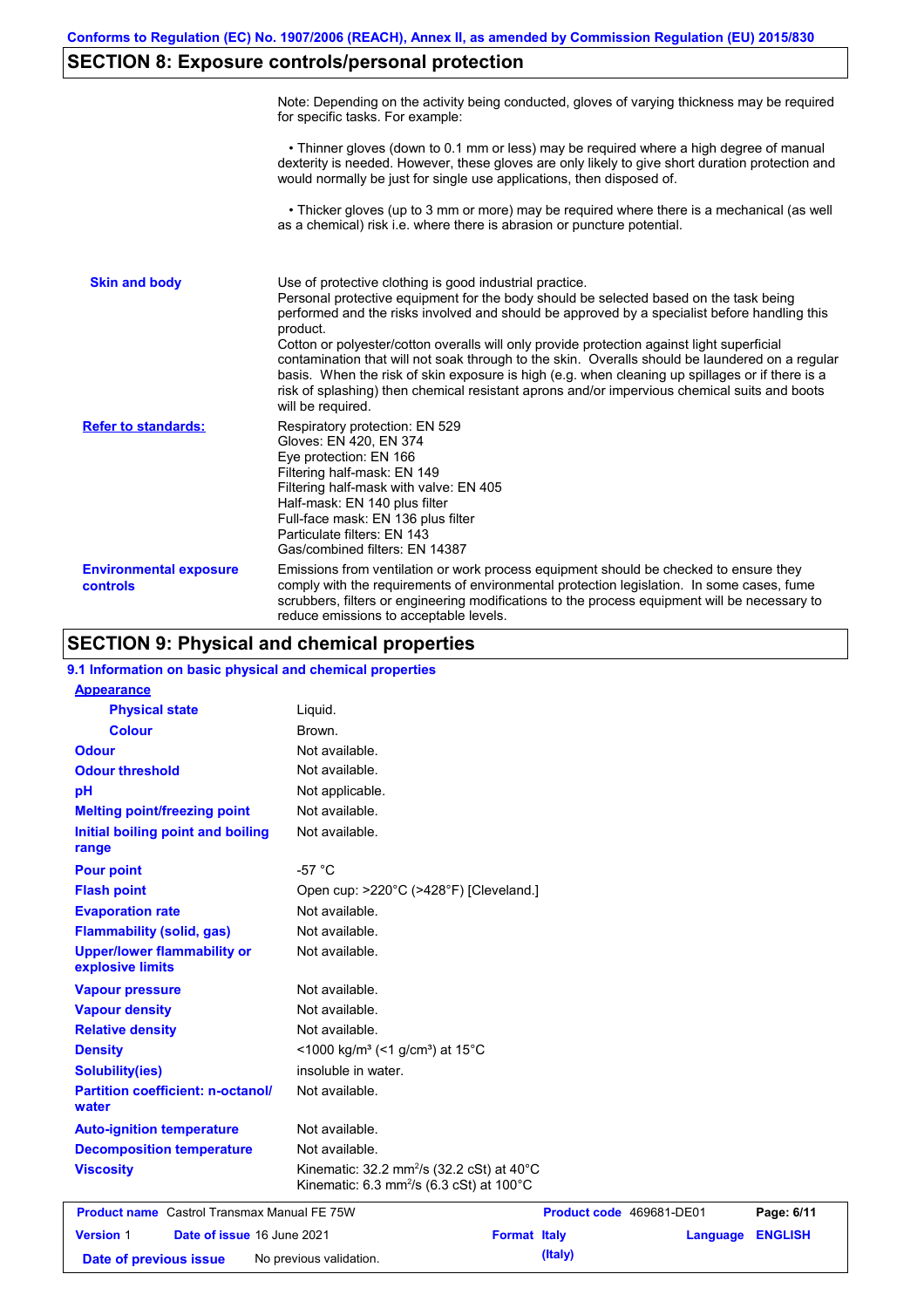# **SECTION 9: Physical and chemical properties**

| <b>Explosive properties</b> | Not available. |
|-----------------------------|----------------|
| <b>Oxidising properties</b> | Not available. |

### **9.2 Other information**

No additional information.

# **SECTION 10: Stability and reactivity**

| <b>10.1 Reactivity</b>                            | No specific test data available for this product. Refer to Conditions to avoid and Incompatible<br>materials for additional information.                                |
|---------------------------------------------------|-------------------------------------------------------------------------------------------------------------------------------------------------------------------------|
| <b>10.2 Chemical stability</b>                    | The product is stable.                                                                                                                                                  |
| <b>10.3 Possibility of</b><br>hazardous reactions | Under normal conditions of storage and use, hazardous reactions will not occur.<br>Under normal conditions of storage and use, hazardous polymerisation will not occur. |
| <b>10.4 Conditions to avoid</b>                   | Avoid all possible sources of ignition (spark or flame).                                                                                                                |
| 10.5 Incompatible materials                       | Reactive or incompatible with the following materials: oxidising materials.                                                                                             |
| <b>10.6 Hazardous</b><br>decomposition products   | Under normal conditions of storage and use, hazardous decomposition products should not be<br>produced.                                                                 |

# **SECTION 11: Toxicological information**

| 11.1 Information on toxicological effects          |                                                                                                                             |
|----------------------------------------------------|-----------------------------------------------------------------------------------------------------------------------------|
| <b>Acute toxicity estimates</b>                    |                                                                                                                             |
| Not available.                                     |                                                                                                                             |
| <b>Information on likely</b><br>routes of exposure | Routes of entry anticipated: Dermal, Inhalation.                                                                            |
| <b>Potential acute health effects</b>              |                                                                                                                             |
| <b>Inhalation</b>                                  | Vapour inhalation under ambient conditions is not normally a problem due to low vapour<br>pressure.                         |
| <b>Ingestion</b>                                   | No known significant effects or critical hazards.                                                                           |
| <b>Skin contact</b>                                | Defatting to the skin. May cause skin dryness and irritation.                                                               |
| <b>Eye contact</b>                                 | No known significant effects or critical hazards.                                                                           |
|                                                    | <b>Symptoms related to the physical, chemical and toxicological characteristics</b>                                         |
| <b>Inhalation</b>                                  | May be harmful by inhalation if exposure to vapour, mists or fumes resulting from thermal<br>decomposition products occurs. |
| <b>Ingestion</b>                                   | No specific data.                                                                                                           |
| <b>Skin contact</b>                                | Adverse symptoms may include the following:<br>irritation<br>dryness<br>cracking                                            |
| <b>Eye contact</b>                                 | No specific data.                                                                                                           |
|                                                    | Delayed and immediate effects as well as chronic effects from short and long-term exposure                                  |
| <b>Inhalation</b>                                  | Overexposure to the inhalation of airborne droplets or aerosols may cause irritation of the<br>respiratory tract.           |
| <b>Ingestion</b>                                   | Ingestion of large quantities may cause nausea and diarrhoea.                                                               |
| <b>Skin contact</b>                                | Prolonged or repeated contact can defat the skin and lead to irritation and/or dermatitis.                                  |
| <b>Eye contact</b>                                 | Potential risk of transient stinging or redness if accidental eye contact occurs.                                           |
| <b>Potential chronic health effects</b>            |                                                                                                                             |
| <b>General</b>                                     | No known significant effects or critical hazards.                                                                           |
| <b>Carcinogenicity</b>                             | No known significant effects or critical hazards.                                                                           |
| <b>Mutagenicity</b>                                | No known significant effects or critical hazards.                                                                           |
| <b>Developmental effects</b>                       | No known significant effects or critical hazards.                                                                           |
| <b>Fertility effects</b>                           | No known significant effects or critical hazards.                                                                           |

| <b>Product name</b> Castrol Transmax Manual FE 75W |  | <b>Product code</b> 469681-DE01   |                     | Page: 7/11 |                         |  |
|----------------------------------------------------|--|-----------------------------------|---------------------|------------|-------------------------|--|
| <b>Version 1</b>                                   |  | <b>Date of issue 16 June 2021</b> | <b>Format Italy</b> |            | <b>Language ENGLISH</b> |  |
| Date of previous issue                             |  | No previous validation.           |                     | (Italy)    |                         |  |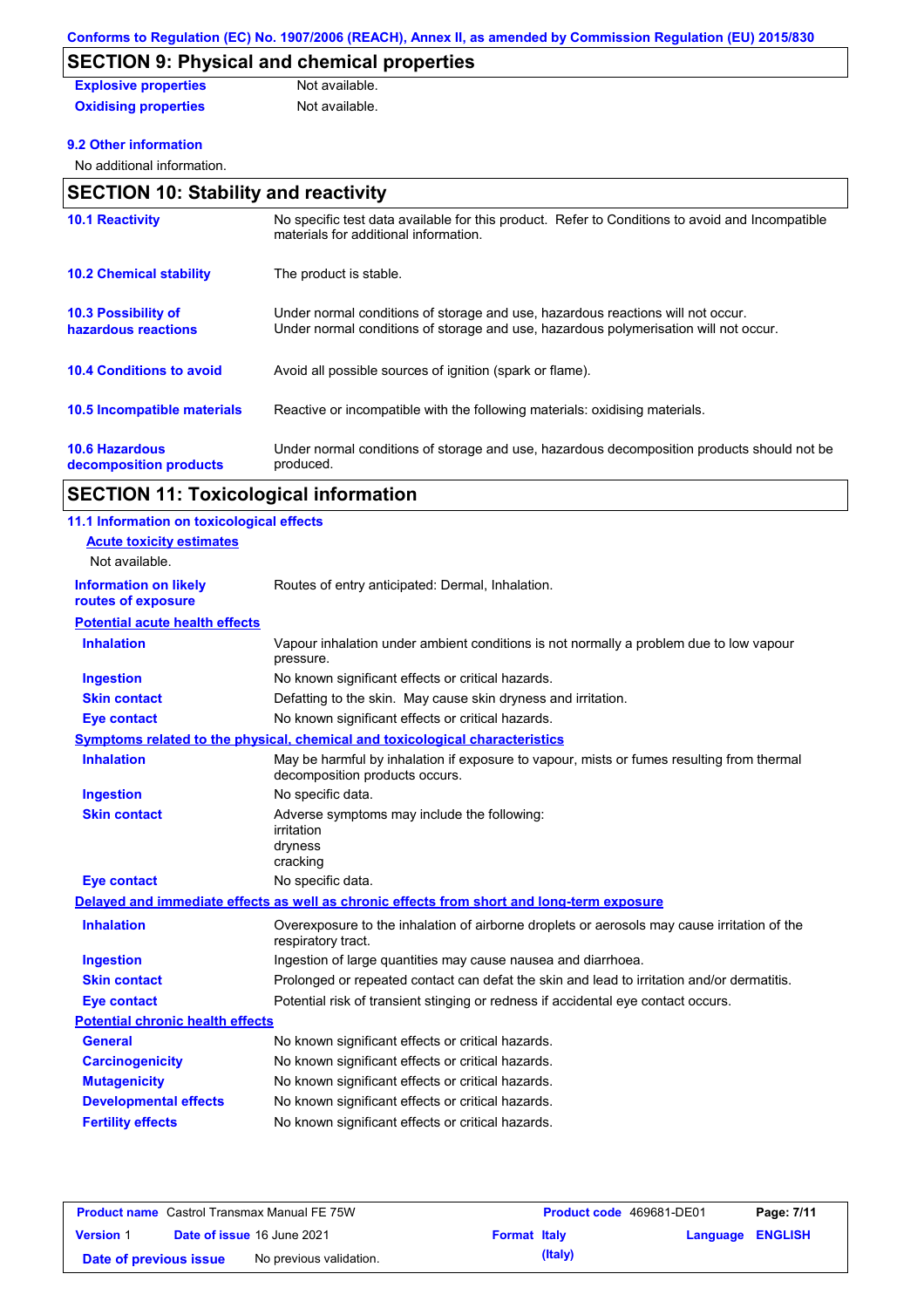### **SECTION 12: Ecological information**

### **12.1 Toxicity**

**Environmental hazards** Not classified as dangerous

#### **12.2 Persistence and degradability**

Not expected to be rapidly degradable.

### **12.3 Bioaccumulative potential**

This product is not expected to bioaccumulate through food chains in the environment.

| <b>12.4 Mobility in soil</b>                            |                                                                      |
|---------------------------------------------------------|----------------------------------------------------------------------|
| <b>Soil/water partition</b><br><b>coefficient (Koc)</b> | Not available.                                                       |
| <b>Mobility</b>                                         | Spillages may penetrate the soil causing ground water contamination. |

### **12.5 Results of PBT and vPvB assessment**

Product does not meet the criteria for PBT or vPvB according to Regulation (EC) No. 1907/2006, Annex XIII.

### **12.6 Other adverse effects**

| <b>Other ecological information</b> | Spills may form a film on water surfaces causing physical damage to organisms. Oxygen |
|-------------------------------------|---------------------------------------------------------------------------------------|
|                                     | transfer could also be impaired.                                                      |

### **SECTION 13: Disposal considerations**

### **13.1 Waste treatment methods**

### **Product**

**Methods of disposal**

Where possible, arrange for product to be recycled. Dispose of via an authorised person/ licensed waste disposal contractor in accordance with local regulations.

# **Hazardous waste** Yes.

### **European waste catalogue (EWC)**

| <b>Waste code</b> | <b>Waste designation</b>                |  |  |
|-------------------|-----------------------------------------|--|--|
| $130208*$         | other engine, gear and lubricating oils |  |  |
| .<br>.            | .<br>.<br>.<br>$\cdots$                 |  |  |

However, deviation from the intended use and/or the presence of any potential contaminants may require an alternative waste disposal code to be assigned by the end user.

### **Packaging**

| <b>Methods of disposal</b> | Where possible, arrange for product to be recycled. Dispose of via an authorised person/<br>licensed waste disposal contractor in accordance with local regulations.                                                                    |
|----------------------------|-----------------------------------------------------------------------------------------------------------------------------------------------------------------------------------------------------------------------------------------|
| <b>Special precautions</b> | This material and its container must be disposed of in a safe way. Empty containers or liners<br>may retain some product residues. Avoid dispersal of spilt material and runoff and contact with<br>soil, waterways, drains and sewers. |
| <b>References</b>          | Commission 2014/955/EU<br>Directive 2008/98/EC                                                                                                                                                                                          |

# **SECTION 14: Transport information**

|                                            | <b>ADR/RID</b>                                        | <b>ADN</b>               | <b>IMDG</b>              | <b>IATA</b>                       |
|--------------------------------------------|-------------------------------------------------------|--------------------------|--------------------------|-----------------------------------|
| 14.1 UN number                             | Not regulated.                                        | Not regulated.           | Not regulated.           | Not regulated.                    |
| 14.2 UN proper<br>shipping name            |                                                       | $\overline{\phantom{0}}$ |                          |                                   |
| <b>14.3 Transport</b><br>hazard class(es)  |                                                       |                          |                          |                                   |
| <b>14.4 Packing</b><br>group               |                                                       | L.                       |                          |                                   |
| 14.5<br><b>Environmental</b><br>hazards    | No.                                                   | No.                      | No.                      | No.                               |
|                                            | <b>Product name</b> Castrol Transmax Manual FE 75W    |                          | Product code 469681-DE01 | Page: 8/11                        |
| <b>Version 1</b><br>Date of previous issue | Date of issue 16 June 2021<br>No previous validation. | <b>Format Italy</b>      | (Italy)                  | <b>ENGLISH</b><br><b>Language</b> |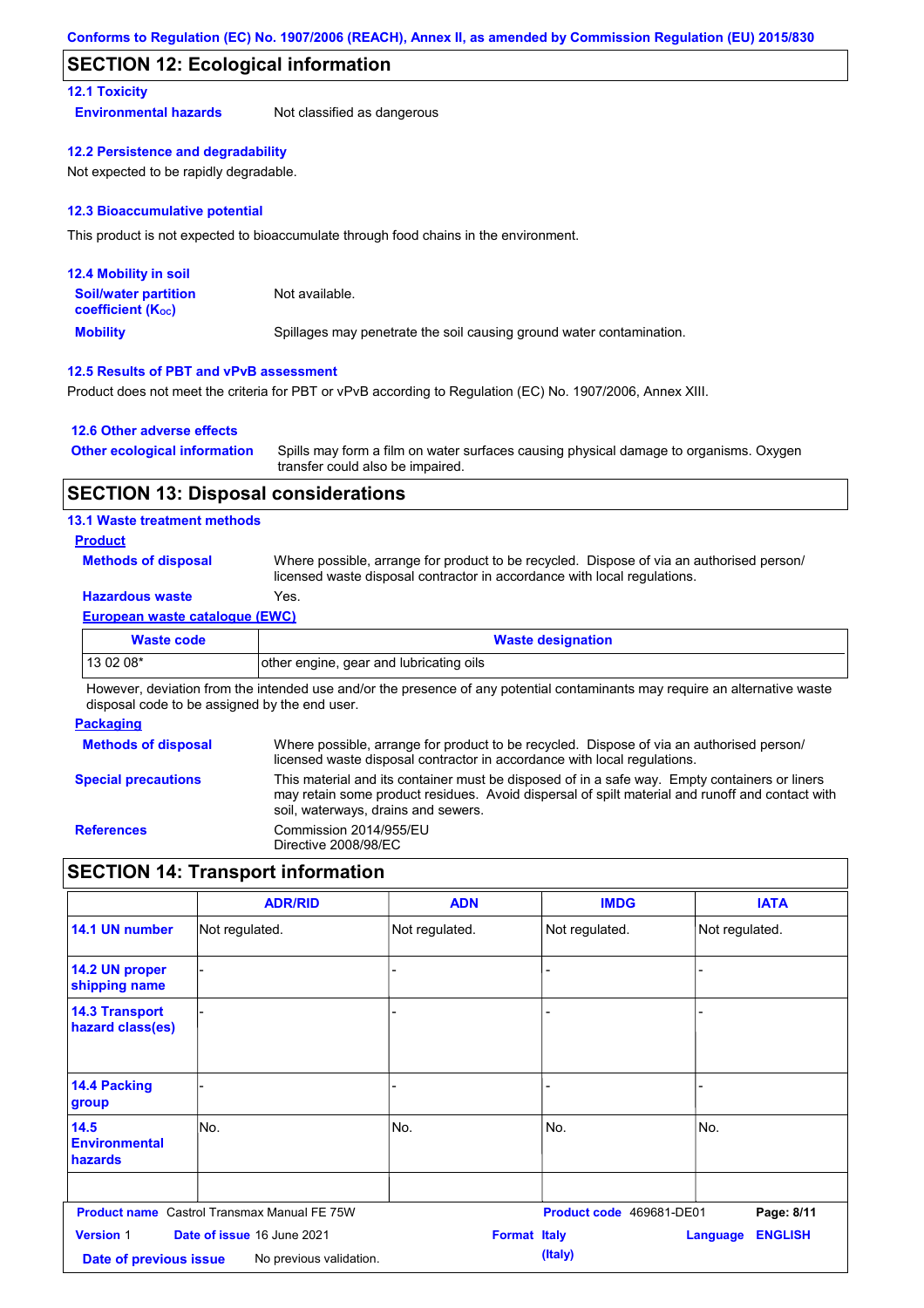|                                                                                                                                                          |                                        | Conforms to Regulation (EC) No. 1907/2006 (REACH), Annex II, as amended by Commission Regulation (EU) 2015/830 |
|----------------------------------------------------------------------------------------------------------------------------------------------------------|----------------------------------------|----------------------------------------------------------------------------------------------------------------|
| <b>SECTION 14: Transport information</b>                                                                                                                 |                                        |                                                                                                                |
| <b>Additional</b><br><b>information</b>                                                                                                                  |                                        |                                                                                                                |
| <b>14.6 Special precautions for</b><br>user                                                                                                              | Not available.                         |                                                                                                                |
| <b>14.7 Transport in bulk</b><br>according to IMO<br><b>instruments</b>                                                                                  | Not available.                         |                                                                                                                |
| <b>SECTION 15: Regulatory information</b>                                                                                                                |                                        |                                                                                                                |
| 15.1 Safety, health and environmental regulations/legislation specific for the substance or mixture                                                      |                                        |                                                                                                                |
| EU Regulation (EC) No. 1907/2006 (REACH)                                                                                                                 |                                        |                                                                                                                |
| <b>Annex XIV - List of substances subject to authorisation</b>                                                                                           |                                        |                                                                                                                |
| <b>Annex XIV</b>                                                                                                                                         |                                        |                                                                                                                |
| None of the components are listed.                                                                                                                       |                                        |                                                                                                                |
| <b>Substances of very high concern</b>                                                                                                                   |                                        |                                                                                                                |
| None of the components are listed.                                                                                                                       |                                        |                                                                                                                |
| EU Regulation (EC) No. 1907/2006 (REACH)                                                                                                                 |                                        |                                                                                                                |
| <b>Annex XVII - Restrictions</b><br>on the manufacture,<br>placing on the market<br>and use of certain<br>dangerous substances,<br>mixtures and articles | Not applicable.                        |                                                                                                                |
| <b>Other regulations</b>                                                                                                                                 |                                        |                                                                                                                |
| <b>REACH Status</b>                                                                                                                                      | current requirements of REACH.         | The company, as identified in Section 1, sells this product in the EU in compliance with the                   |
| <b>United States inventory</b><br>(TSCA 8b)                                                                                                              | All components are active or exempted. |                                                                                                                |
| <b>Australia inventory (AICS)</b>                                                                                                                        | All components are listed or exempted. |                                                                                                                |
| <b>Canada inventory</b>                                                                                                                                  | All components are listed or exempted. |                                                                                                                |
| <b>China inventory (IECSC)</b>                                                                                                                           | All components are listed or exempted. |                                                                                                                |
| <b>Japan inventory (ENCS)</b>                                                                                                                            | All components are listed or exempted. |                                                                                                                |
| <b>Korea inventory (KECI)</b>                                                                                                                            | All components are listed or exempted. |                                                                                                                |
| <b>Philippines inventory</b><br>(PICCS)                                                                                                                  | At least one component is not listed.  |                                                                                                                |
| <b>Taiwan Chemical</b><br><b>Substances Inventory</b><br>(TCSI)                                                                                          | All components are listed or exempted. |                                                                                                                |
| Ozone depleting substances (1005/2009/EU)                                                                                                                |                                        |                                                                                                                |
| Not listed.                                                                                                                                              |                                        |                                                                                                                |
| Prior Informed Consent (PIC) (649/2012/EU)<br>Not listed.                                                                                                |                                        |                                                                                                                |
| <b>EU - Water framework directive - Priority substances</b>                                                                                              |                                        |                                                                                                                |
| None of the components are listed.                                                                                                                       |                                        |                                                                                                                |
| <b>Seveso Directive</b>                                                                                                                                  |                                        |                                                                                                                |
| This product is not controlled under the Seveso Directive.                                                                                               |                                        |                                                                                                                |
|                                                                                                                                                          |                                        |                                                                                                                |
|                                                                                                                                                          |                                        |                                                                                                                |

| <b>Product name</b> Castrol Transmax Manual FE 75W |  |                                                   |  | <b>Product code</b> 469681-DE01 | Page: 9/11       |  |
|----------------------------------------------------|--|---------------------------------------------------|--|---------------------------------|------------------|--|
| <b>Version 1</b>                                   |  | Date of issue 16 June 2021<br><b>Format Italy</b> |  |                                 | Language ENGLISH |  |
| Date of previous issue                             |  | No previous validation.                           |  | (Italy)                         |                  |  |

A Chemical Safety Assessment has been carried out for one or more of the substances within this mixture. A Chemical Safety Assessment has not been carried out for the mixture itself.

**15.2 Chemical safety** 

**assessment**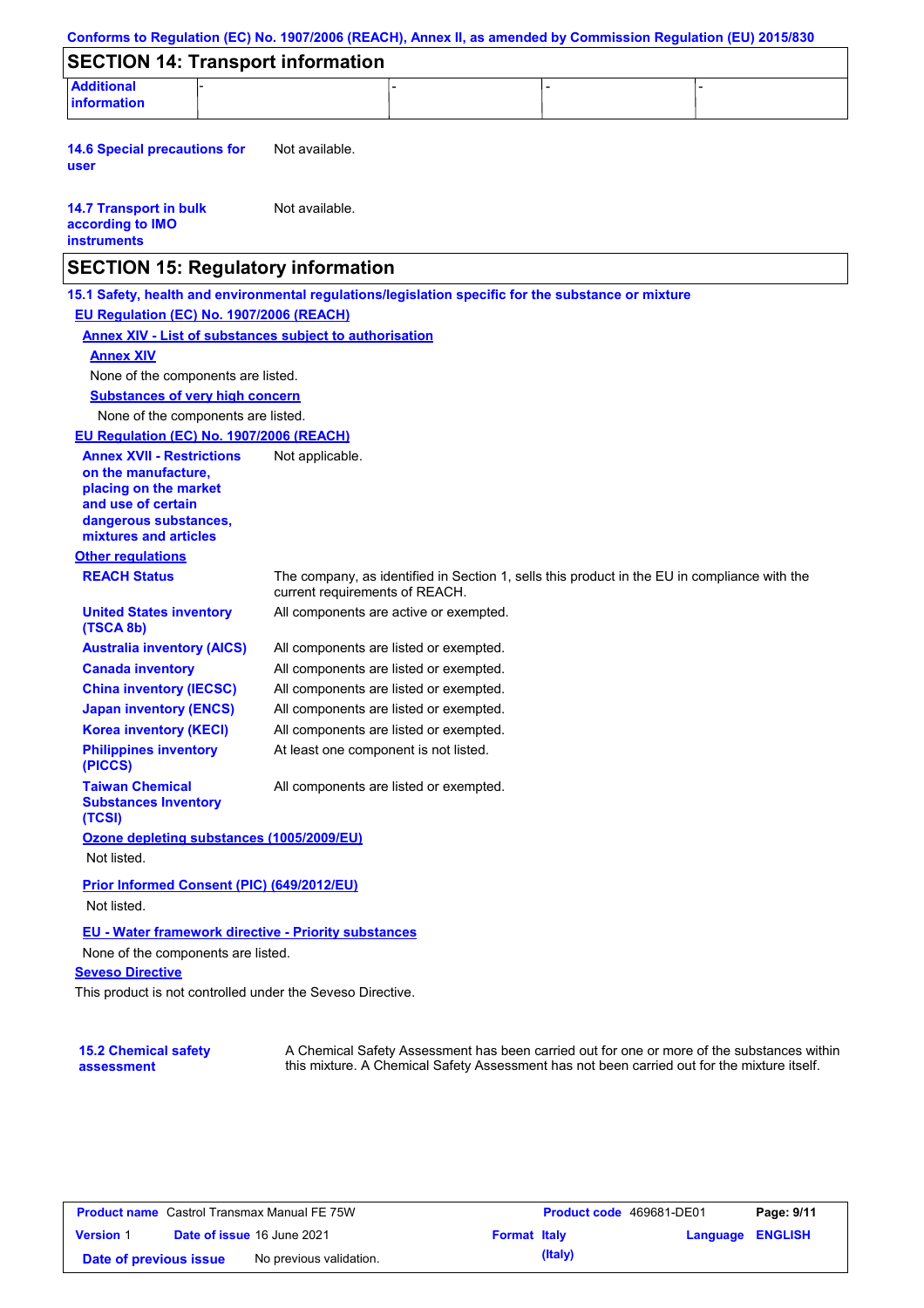# **SECTION 16: Other information**

| <b>Abbreviations and acronyms</b> | ADN = European Provisions concerning the International Carriage of Dangerous Goods by<br>Inland Waterway |
|-----------------------------------|----------------------------------------------------------------------------------------------------------|
|                                   | ADR = The European Agreement concerning the International Carriage of Dangerous Goods by<br>Road         |
|                                   | ATE = Acute Toxicity Estimate                                                                            |
|                                   | BCF = Bioconcentration Factor                                                                            |
|                                   | CAS = Chemical Abstracts Service                                                                         |
|                                   | CLP = Classification, Labelling and Packaging Regulation [Regulation (EC) No. 1272/2008]                 |
|                                   | CSA = Chemical Safety Assessment                                                                         |
|                                   | CSR = Chemical Safety Report                                                                             |
|                                   | DMEL = Derived Minimal Effect Level                                                                      |
|                                   | DNEL = Derived No Effect Level                                                                           |
|                                   | EINECS = European Inventory of Existing Commercial chemical Substances                                   |
|                                   | ES = Exposure Scenario                                                                                   |
|                                   | EUH statement = CLP-specific Hazard statement                                                            |
|                                   | EWC = European Waste Catalogue                                                                           |
|                                   | GHS = Globally Harmonized System of Classification and Labelling of Chemicals                            |
|                                   | IATA = International Air Transport Association                                                           |
|                                   | IBC = Intermediate Bulk Container                                                                        |
|                                   | IMDG = International Maritime Dangerous Goods                                                            |
|                                   | LogPow = logarithm of the octanol/water partition coefficient                                            |
|                                   | MARPOL = International Convention for the Prevention of Pollution From Ships, 1973 as                    |
|                                   | modified by the Protocol of 1978. ("Marpol" = marine pollution)                                          |
|                                   | OECD = Organisation for Economic Co-operation and Development                                            |
|                                   | PBT = Persistent, Bioaccumulative and Toxic                                                              |
|                                   | <b>PNEC = Predicted No Effect Concentration</b>                                                          |
|                                   | REACH = Registration, Evaluation, Authorisation and Restriction of Chemicals Regulation                  |
|                                   | [Regulation (EC) No. 1907/2006]                                                                          |
|                                   | RID = The Regulations concerning the International Carriage of Dangerous Goods by Rail                   |
|                                   | RRN = REACH Registration Number                                                                          |
|                                   | SADT = Self-Accelerating Decomposition Temperature<br>SVHC = Substances of Very High Concern             |
|                                   | STOT-RE = Specific Target Organ Toxicity - Repeated Exposure                                             |
|                                   | STOT-SE = Specific Target Organ Toxicity - Single Exposure                                               |
|                                   | TWA = Time weighted average                                                                              |
|                                   | $UN = United Nations$                                                                                    |
|                                   | UVCB = Complex hydrocarbon substance                                                                     |
|                                   | VOC = Volatile Organic Compound                                                                          |
|                                   | vPvB = Very Persistent and Very Bioaccumulative                                                          |
|                                   | Varies = may contain one or more of the following 64741-88-4 / RRN 01-2119488706-23,                     |
|                                   | 64741-89-5 / RRN 01-2119487067-30, 64741-95-3 / RRN 01-2119487081-40, 64741-96-4/ RRN                    |
|                                   | 01-2119483621-38, 64742-01-4 / RRN 01-2119488707-21, 64742-44-5 / RRN                                    |
|                                   | 01-2119985177-24, 64742-45-6, 64742-52-5 / RRN 01-2119467170-45, 64742-53-6 / RRN                        |
|                                   | 01-2119480375-34, 64742-54-7 / RRN 01-2119484627-25, 64742-55-8 / RRN                                    |
|                                   | 01-2119487077-29, 64742-56-9 / RRN 01-2119480132-48, 64742-57-0 / RRN                                    |
|                                   | 01-2119489287-22, 64742-58-1, 64742-62-7 / RRN 01-2119480472-38, 64742-63-8,                             |
|                                   | 64742-65-0 / RRN 01-2119471299-27, 64742-70-7 / RRN 01-2119487080-42, 72623-85-9 /                       |
|                                   | RRN 01-2119555262-43, 72623-86-0 / RRN 01-2119474878-16, 72623-87-1 / RRN                                |
|                                   | 01-2119474889-13                                                                                         |
|                                   |                                                                                                          |

**Procedure used to derive the classification according to Regulation (EC) No. 1272/2008 [CLP/GHS]**

| <b>Classification</b>                                                           |                            | <b>Justification</b> |                                               |  |  |
|---------------------------------------------------------------------------------|----------------------------|----------------------|-----------------------------------------------|--|--|
| Not classified.                                                                 |                            |                      |                                               |  |  |
| <b>Full text of abbreviated H</b><br><b>statements</b>                          | H <sub>304</sub>           |                      | May be fatal if swallowed and enters airways. |  |  |
| <b>Full text of classifications</b><br>[CLP/GHS]                                | Asp. Tox. 1                |                      | <b>ASPIRATION HAZARD - Category 1</b>         |  |  |
| <b>History</b>                                                                  |                            |                      |                                               |  |  |
| Date of issue/Date of<br>revision                                               | 16/06/2021                 |                      |                                               |  |  |
| Date of previous issue                                                          | No previous validation.    |                      |                                               |  |  |
| <b>Prepared by</b>                                                              | <b>Product Stewardship</b> |                      |                                               |  |  |
| $\nabla$ Indicates information that has changed from previously issued version. |                            |                      |                                               |  |  |

**Notice to reader**

| <b>Product name</b> Castrol Transmax Manual FE 75W |  |                                   | Product code 469681-DE01 |         | Page: 10/11             |  |
|----------------------------------------------------|--|-----------------------------------|--------------------------|---------|-------------------------|--|
| <b>Version 1</b>                                   |  | <b>Date of issue 16 June 2021</b> | <b>Format Italy</b>      |         | <b>Language ENGLISH</b> |  |
| Date of previous issue                             |  | No previous validation.           |                          | (Italy) |                         |  |